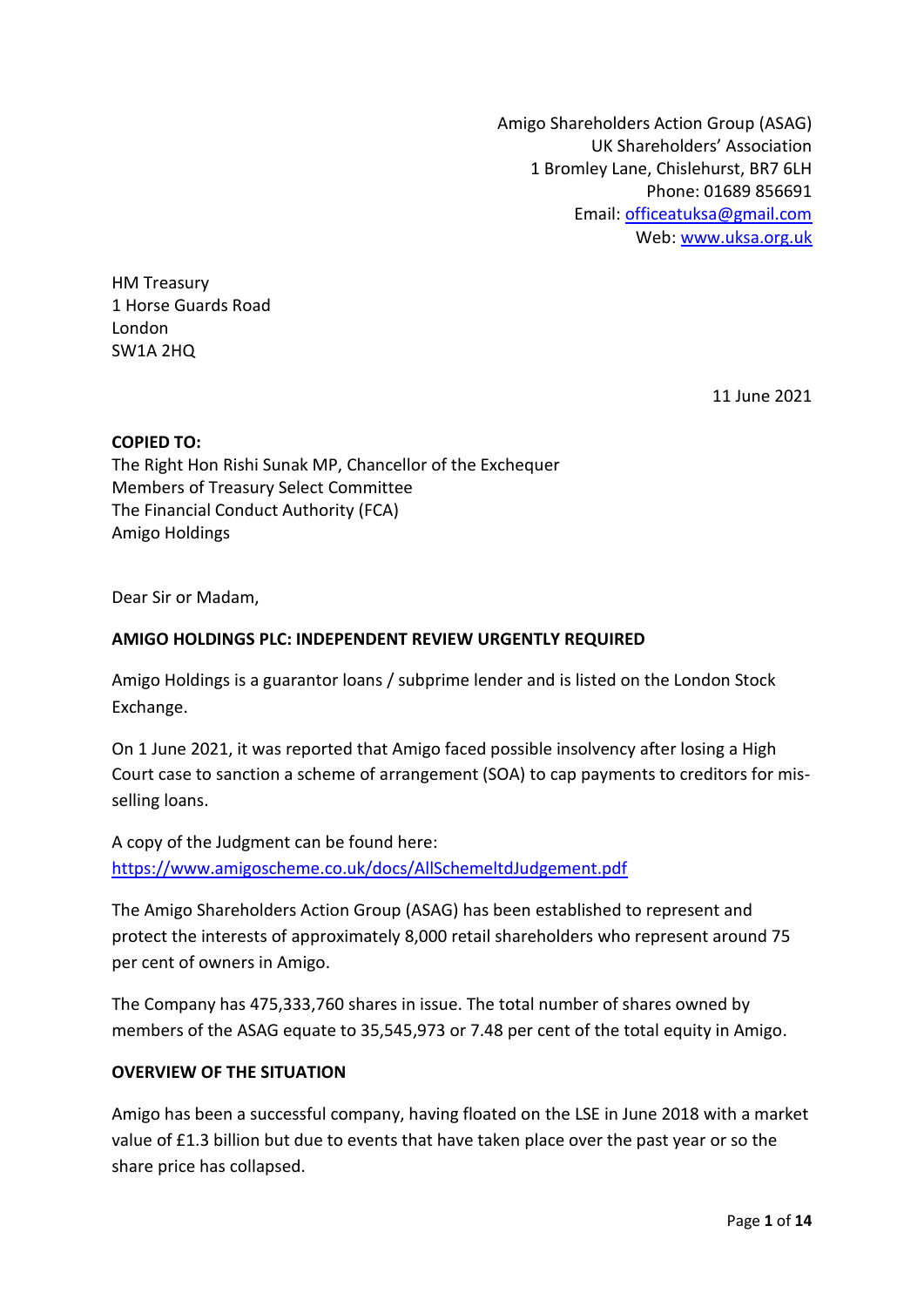Amigo's current market cap is around £40m and the share price is trading at around 8p today. The share price had fallen to as low as 5.8p on 27 January 2021, which was a couple of days after the SOA was announced by Amigo. It recovered to a post SOA announcement high of 29.5p because the FCA notified Amigo on 23 March 2021 that:

# "*Having completed its assessment of the terms of the Scheme, while the FCA does not support the Scheme, it is not currently proposing to take any additional regulatory action that might stop the Scheme were it to be agreed by the Scheme creditors and sanctioned by the Court*".

The share price was 12p before the FCA's announcement. In response to the FCA's statement, many shareholders acquired additional shares in Amigo as they took comfort from the statement that the FCA had completed its assessment and decided that it would allow the SOA to proceed if the number of creditor's votes required for the SOA to proceed exceeded the stipulated 75 per cent threshold. Amigo shareholders strongly feel they were misled by the FCA's statement due to them changing their position at the eleventh hour.

Amigo management and shareholders believe the SOA was fair to all parties including the SOA creditors, shareholders and bondholders. The Company set aside up to £35m plus 15 per cent profits for the next four years, which showed that CEO Gary Jennison and the rest of Amigo's Board were committed to their obligations when they decided to take the challenge of turning the Company around and doing the right thing by creditors. It's worth bearing in mind that Amigo's new Board was appointed recently to address the situation inherited from their predecessors.

It is now necessary for the FCA to liaise with Amigo's Board members in a spirit of cooperation with the aim of trying to reach a mutually acceptable conclusion. There is a clear public need for Amigo to re-start lending, as the Woolard Review commissioned by the FCA confirmed. Without the SOA, the Company said that it would be insolvent, leaving 400+ people without jobs and benefitting no one other than the bondholders.

We know that the Amigo Board spent many months to finalise the SOA and has spent millions of pounds in the process. Despite concerted efforts to engage with the FCA, we understand the Regulator consistently refused to have a sufficiently meaningful dialogue with the Company to help formulate a mutually acceptable proposal. The FCA waited until 95 per cent of creditors had voted FOR the proposed SOA then appeared with short notice at the second Court hearing to claim that the SOA was unfair. Amigo has stated that it cannot make amendments to the SOA, which is essentially what the FCA is now requesting. As amendments are not possible, the alternative to the SOA is potential administration. A new Scheme would take months at a cost of around £15m. The irony is that this review would lower the amount of redress to creditors.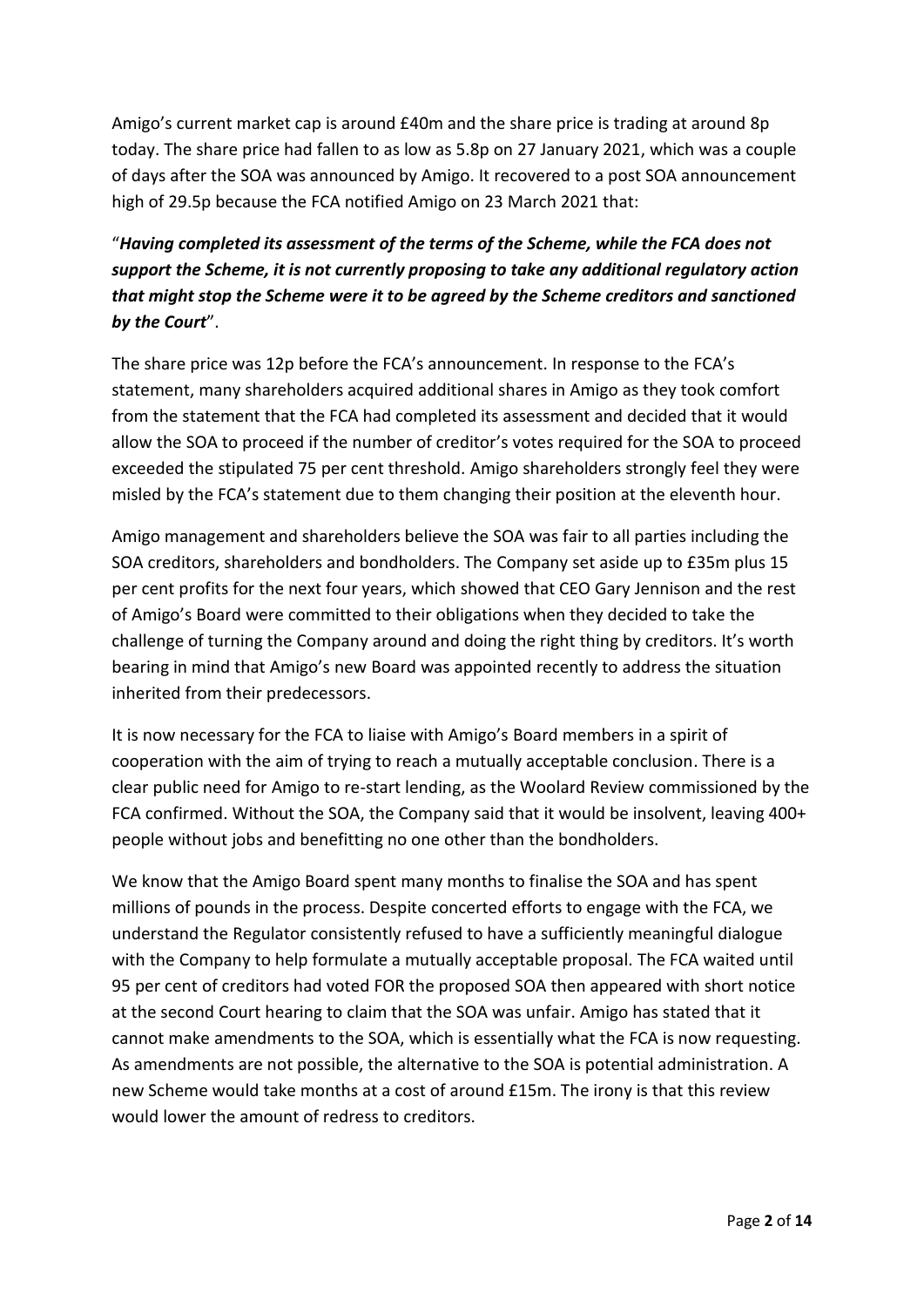We understand that prior to the current difficulties, Amigo had, since the Company's launch, been supported by the FCA and had complied with the rules and regulations established and approved by it. The Company has made it clear that they are also willing to comply with such revised regulations the FCA establishes in future.

The Company's lending practices have not changed since their IPO which was agreed by the FCA. The Company has already been seriously affected by the activities of claims management companies (which should be subject to appropriate regulatory control) submitting claims, some of which have been considered valid but many have been clearly bogus and often duplicated. CEO Gary Jennison said CMCs were charging customers up to 36 per cent of redress they received, and in some cases preventing borrowers from getting any relief at all. Unfortunately, the FCA's stance is deflecting media attention from the CMCs, whose questionable practices are self-serving and aimed at encouraging complaints both from customers with a genuine grievance and also from otherwise satisfied customers.

Shareholders appreciate that Amigo's ethos of wishing to be helpful to applicants may have led to loans being made to some customers who, on reflection, should have been rejected. However, we do not believe the blame for the current difficulties can be laid solely at Amigo's door especially when the FCA rules that applied at the time were being adhered to. The FCA, false claims by CMCs and past management have all played their part in allowing this situation to come about. We understand that the FCA's rules have now been updated and would again be applied by the new FCA-approved Management Board brought in to deal with the situation at hand and thereafter take the company forward.

#### **FCA VIEW ON SCHEME**

The FCA attended the second court hearing held on 19 May 2021 via the appointment of Tom Smith QC who somewhat surprisingly challenged virtually every element of the SOA. The criticism, which we strongly believe is totally unjustified, begs the question as to why, if they were so roundly critical of the SOA, the FCA didn't make its opposition known to Amigo before it submitted its letter or, as might have been appropriate, at the first court hearing, the purpose of which was to consider the terms of the SOA and whether it was suitable for presentation to the creditors to vote on. The points made by Mr Smith are summarised as follows:

- 1. FCA said the SOA is unfair and suggested it should be amended.
- 2. FCA insinuated that SOA creditors were financially unsophisticated to vote on the SOA.
- 3. FCA said that voter turnout was low at the creditors meeting.
- 4. FCA said that shareholders aren't contributing enough to the SOA.
- 5. FCA said that Amigo share price has risen sharply since SOA was announced, intimating that shareholders are benefitting significantly.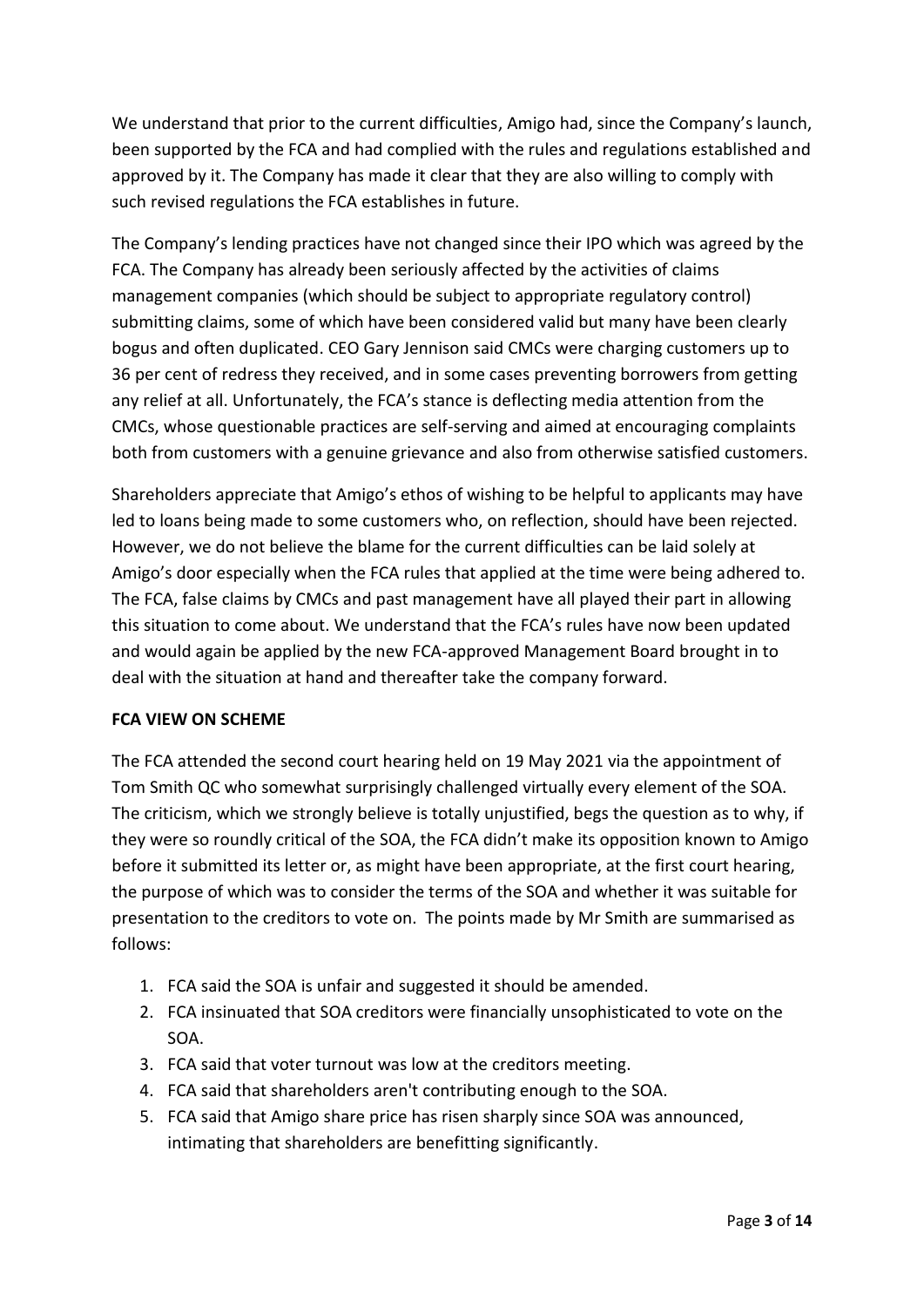- 6. FCA said that Amigo can raise funds from its shareholders and thereby improve its offer to creditors.
- 7. FCA said Amigo is not in position of imminent administration, which is tantamount to accusing the Board of misrepresenting the Company's situation.

## **ASAG VIEW ON FCA POSITION**

- 1. The FCA has not suggested what amendment would be required to a new SOA to make it acceptable.
- 2. It is misleading to suggest SOA creditors were financially unsophisticated. These are adults who are capable of making life decisions. The judge accepted that Amigo had satisfactorily prepared a detailed online presentation of all the relevant information they would need to make a decision in a form that would be understandable to a layman, and they voted in favour of the SOA, which would have paid them redress and put an end to the debacle. The Financial Ombudsman Service voted in favour of the scheme and cannot be described as financially unsophisticated.
- 3. Amigo made every effort to notify every customer, past and present, about the SOA. Amigo informed them that they had the opportunity to vote regardless of whether or not they had lodged a complaint. A total of 78,740 Scheme creditors voted on the Scheme. Shareholders believe that number to be reasonable and an indication that the vast majority of Amigo's customers are satisfied with the service they have received from the company. It's also worth noting that past schemes have been sanctioned with a lower turnout.
- 4. Shareholders in Amigo have already taken a real pounding with the share price falling from, at one point, almost £3 per share to the current level of just 8p. Why the FCA believe it appropriate for us to 'take a haircut' when we are already 'bald' is entirely inappropriate.
- 5. By the same token, when the FCA's barrister talked about the 300 per cent rise in the share price, firstly after the SOA was announced and, most significantly, after the FCA's letter had been published, he failed to mention that, due to real concerns about the company's survival, the share price had reduced to almost nothing, and that the level from which the rise occurred was only 5.8p. The rise, which in percentage terms might have appeared significant, was still a historically insignificant level and simply reflected a sense of relief that the company might actually survive. Added to which, the shareholders have not been receiving any dividends for a long time and it becomes apparent that the shareholders have suffered enough and should not be expected to take further loss. The FCA failed to mention that the share price was less than 6p two days after the SOA was announced. The share price only started rising when the FCA said that it wouldn't stand in the way of the SOA if creditors voted in favour and the Court sanctioned it. It is nonsensical to analyse the performance of the share price in this manner because the FCA's actions were the primary influence on the share price movements. The FCA has also ignored the fact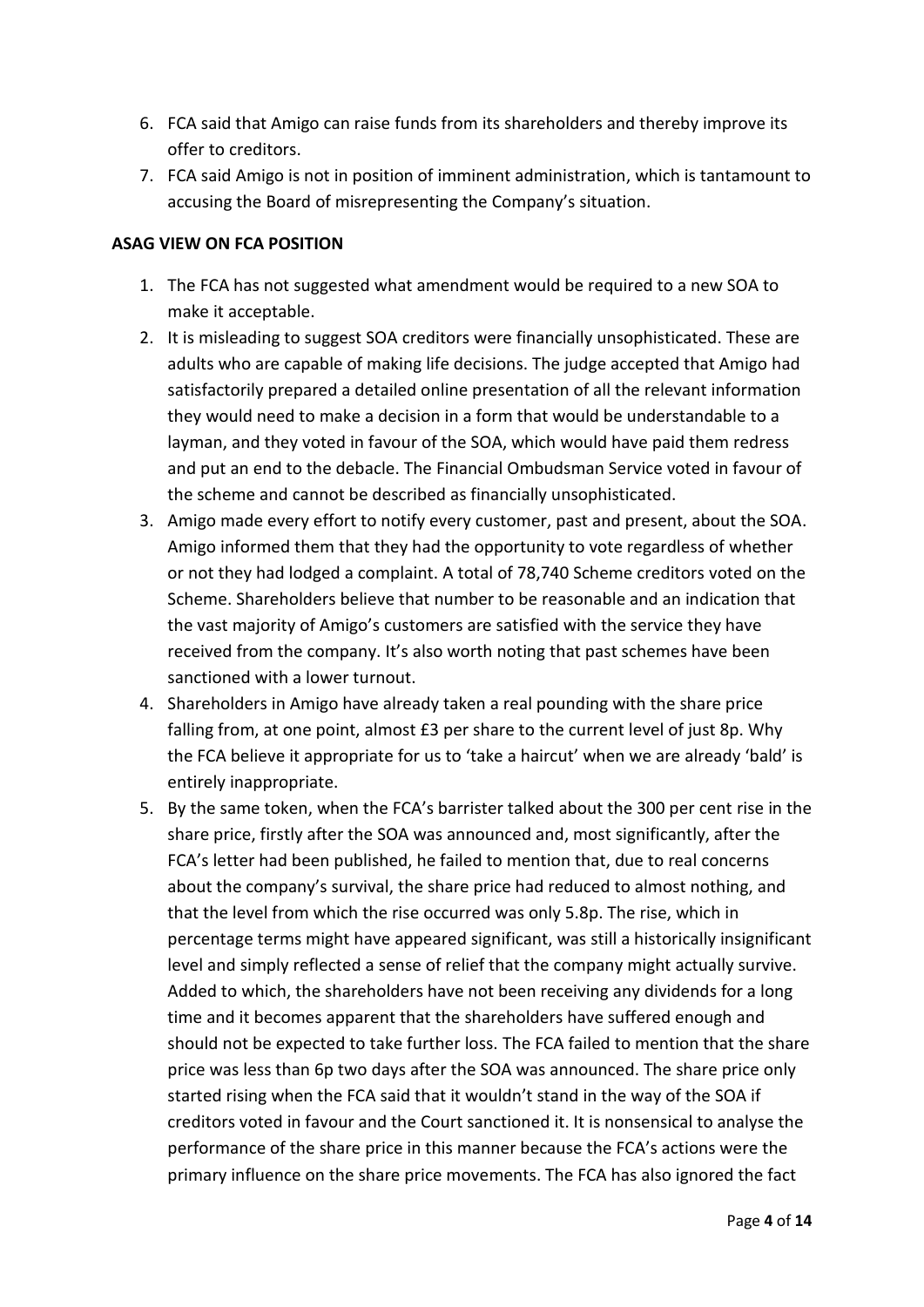that the share price was 275p at the time of the IPO in 2018, meaning that many shareholders are down substantially on their investment.

- 6. For the foregoing reasons Amigo would be unable to get money from shareholders unless and until the company is again fully operational and profitable, plus the 15 per cent of Amigo's profit that is ring-fenced for creditor distribution over the next four years would prevent any dividends to be paid out.
- 7. Amigo's financial position has been reviewed by PricewaterhouseCoopers who have confirmed that there is a real possibility of the company going into administration if the SOA did not proceed.

## **ADDITIONAL POINTS**

- 8. As confirmed in its letter, the FCA had been in discussion with Amigo about the SOA for nearly 6 months but did not make its opposition known until a few days before the second Court hearing.
- 9. Amigo and its shareholders were misled due to the lack of any notification of the extent to which the FCA was opposed to the SOA, relying on the FCA's statement that it would leave the creditors and High Court to determine the outcome of the SOA.
- 10. The FCA objections influenced the Court decision to go against the positive vote cast by the overwhelming majority of SOA creditors as well as the Financial Ombudsman Service putting in jeopardy redress payments to those creditors. The FCA also acted inequitably against the interests of shareholders in the Company and secured bondholders. Bondholders may well refuse further lending to Amigo due to the SOA failing to get sanctioned and could demand their monies back forcing the Company to go into administration leaving no funds for creditors. There is also a covenant waiver on the securitisation facility pending until the 25th June, and potentially secured lenders could pull the plug and demand their funds if an amended SOA is not sanctioned soon.
- 11. Amigo received a total of 184 questions submitted by potential or actual creditors, some of whom may have been inclined to vote against the SOA prior to the creditors meeting held on 12 May 2021 and fully provided comprehensive responses. It is important to note that there were no comments, queries or objections received from the FCA.
- 12. Amigo conducted an independent skilled persons report as required by the FCA. We believe the FCA had this in possession for review for a while and confirmed it was acceptable.
- 13. Amigo reported that the company would be cash negative after paying secured creditors in administration, as confirmed by PricewaterhouseCoopers who assisted in the preparation of the Company's financial forecasts. The Company confirmed in the recent Court hearing that they have approached Grant Thornton about appointing them in case of liquidation.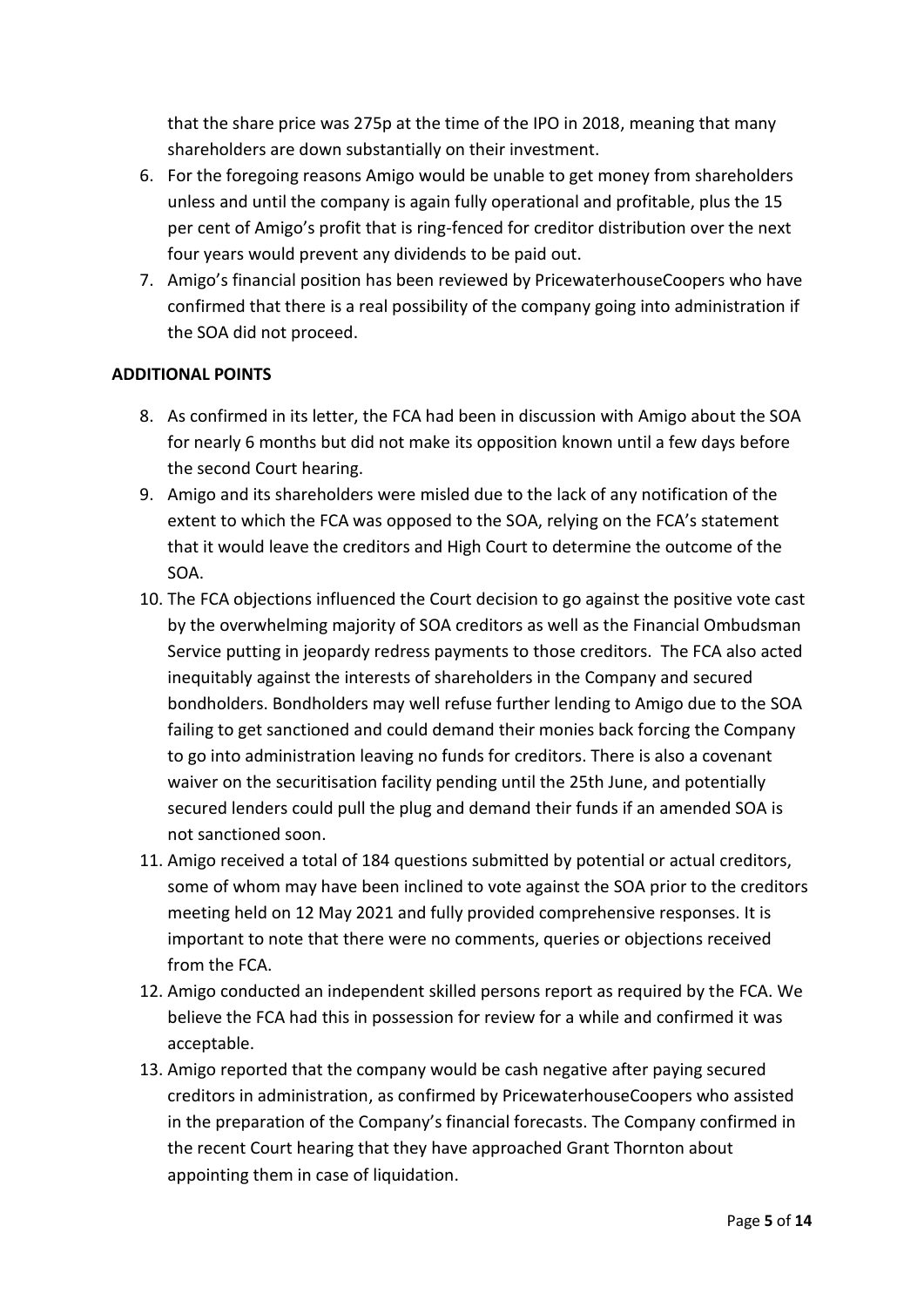- 14. The majority of Amigo's shareholders are retail, which would make it difficult to raise funds in a short period of time. Any idea of a debt for equity at this decimated share price and sub-£100m market cap would surely mean administration for Amigo as they will not be able to obtain approvals.
- 15. A completely new SOA as opposed to agreed amendments to the existing one would take months to produce and would be extremely costly.
- 16. Amigo has had to cover all costs of the SOA to date, which are substantial. It wouldn't wish to further reduce the cash pot for creditors.
- 17. Any further delay to the Scheme would have implications for relending and for consumers who aren't able to access mainstream lending. This will also impact what redress claimants get as the Scheme offers creditors future profits.
- 18. Everyone is quick to point the finger at Amigo for approving loans to people who could not afford to repay them but few people tend to question the customers who applied for the loans they could not afford to repay.
- 19. Some shareholders have been past customers of Amigo who have not been paid redress and have seen the value of their shares decline.
- 20. The process has been a complete shambles. The FCA urgently needs to start working with Amigo to find a solution in order to pay redress, save jobs and protect the company from going into administration as millions excluded from mainstream lending rely on companies like Amigo.
- 21. The total amount of compensation payments that Amigo calculates might need to be paid is around £150m. The company set aside £15m to £35m in the SOA plus 15 per cent of profits generated each year for 4 years.
- 22. Amigo was generating annual profits of £100m+ a couple of years ago and, if we base opinion on past performance, the Company could contribute a further £60m to the redress pot if they restart lending. This figure is mostly omitted when the FCA, Debt Camel or media outlets address the gap between compensation offered and the total compensation bill. The calculation that these entities often use is completely misleading: - they assert that £15m of £150m is the total redress value. The compensation is not capped at 10 per cent of the total value of the claim; this amount equates to the minimum initial cash payment and further pay outs will be awarded via future profits. Amigo has set aside £35m and 15 per cent of profits over 4 years equal £60m so the total money set aside is £95m+ which is 63 per cent of the total redress value of £150m.
- 23. In this situation the SOA proposal needs to be fair both for creditors and shareholders who have seen their equity nearly wiped out. The proposal put forward by Amigo took into account the balance sheet position of the Company, which must be considered when calculating redress.
- 24. There is a perception in the media, reflected by the FCA's legal representative's comments at the Court hearing, which is fuelling public opinion that most shareholders are fairly new to Amigo and are sitting on large profits. This is not true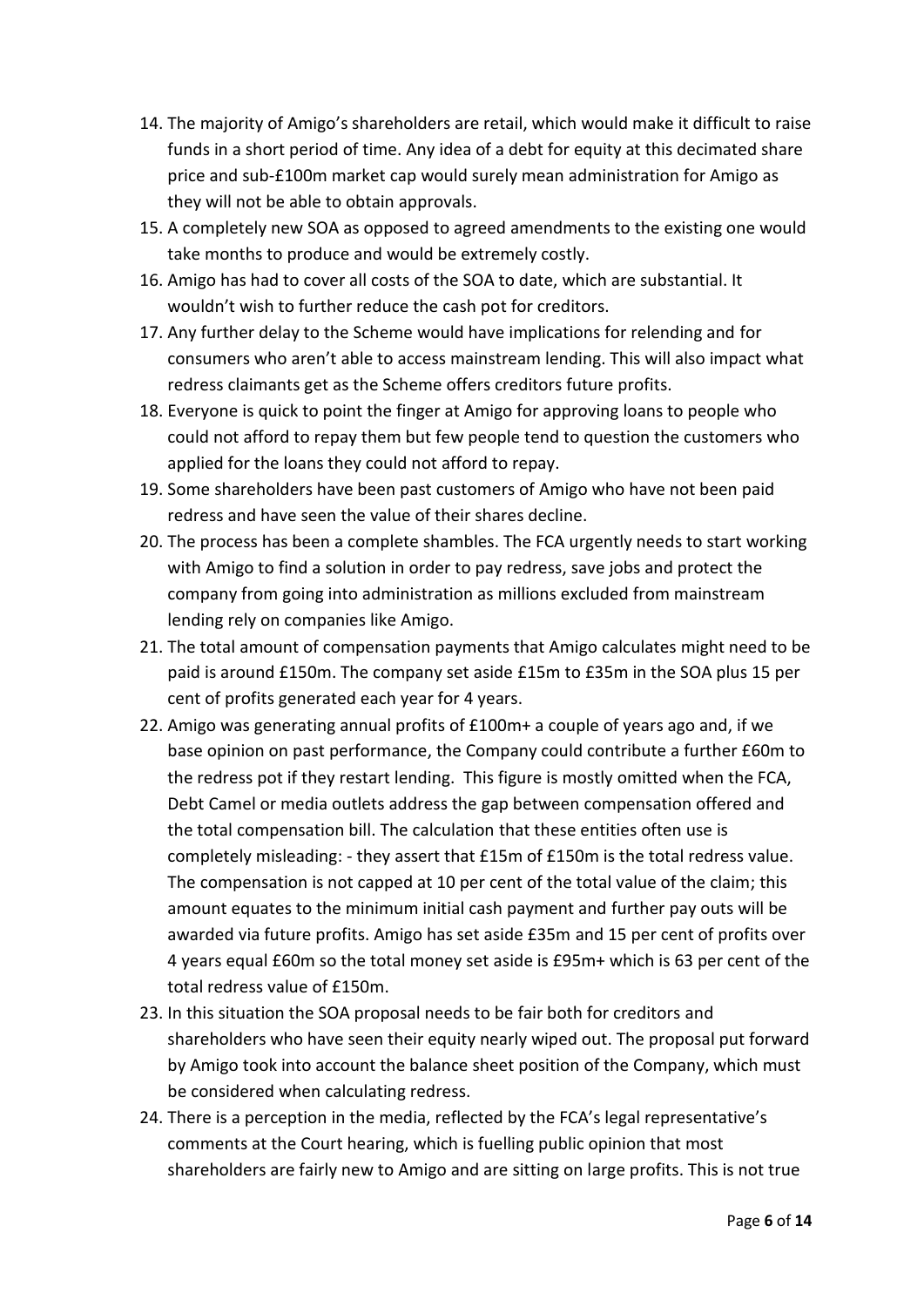and the majority of the 75 per cent of retail investors have seen their equity dwindle over the last couple of years.

- 25. There is a perception that shareholders are not contributing enough to the SOA, which is also inaccurate as the figures mentioned above do not support this claim. The FCA and Courts have a duty of care to not only protect creditors but also shareholders whose interests have been overlooked.
- 26. Since the announcement of the FCA's opposition to the SOA, Amigo's shareholders have lost a collective £100m as the market capitalisation has crashed from £140m to £40m. This is equivalent to an average loss of £12,500 each, which is considerably more than the average amount of redress per customer.
- 27. Amigo has at all times been operating within the rules and regulations set out by the FCA which was supposed to be overseeing the sub-prime, mid-cost guarantor loan market. However it is evident that the FCA failed to recognise issues about lending procedures in time but, once the faults became known, without warning moved the goal posts, thus enabling claims management companies to take advantage of the situation.
- 28. Some customers also admitted to applying for loans that they knew they couldn't afford to pay back.

In ASAG's view all parties need to have open and frank discussions. A new Scheme needs to be agreed that provides satisfactory compensation, protects the Company from insolvency, protects shareholder equity and doesn't undermine good governance. We are requesting an **independent review** into the conduct of the FCA.

It is worth stressing that time is of the essence and delays are costing the Company money and reducing funds available to shareholders and creditors.

To quote the FCA, "Financial markets need to be honest, fair and effective so that consumers get a fair deal. We aim to make markets work well – for individuals, for business, large and small, and for the economy as a whole."

Retail shareholders play a vital role in providing a personal link between companies and society and do so by taking on risk to support enterprises with the aim that, as shareholders, they can achieve financial independence. Retail shareholders are also consumers of financial products, in this case equities, so are entitled to consumer protection too. It seems when companies are in difficulties, protecting the potential residual value of companies for shareholders is forgotten.

Thank you,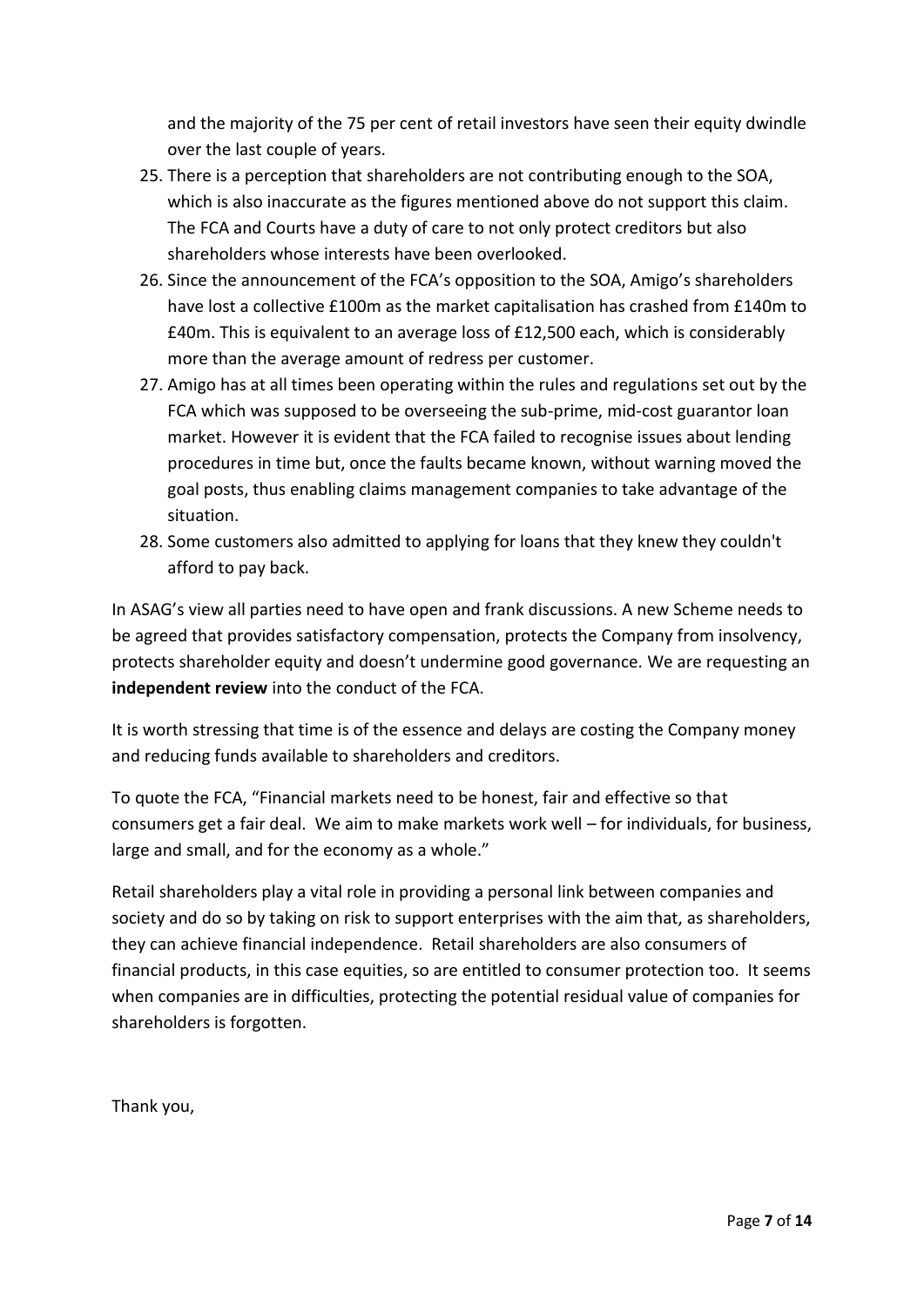Yours faithfully,

Paul Mansell **Mansell** Mo Majid

Co-Chairman Co-Chairman

Email: [amigoshareholders@yandex.com](mailto:amigoshareholders@yandex.com)

Enclosed: Shareholder comments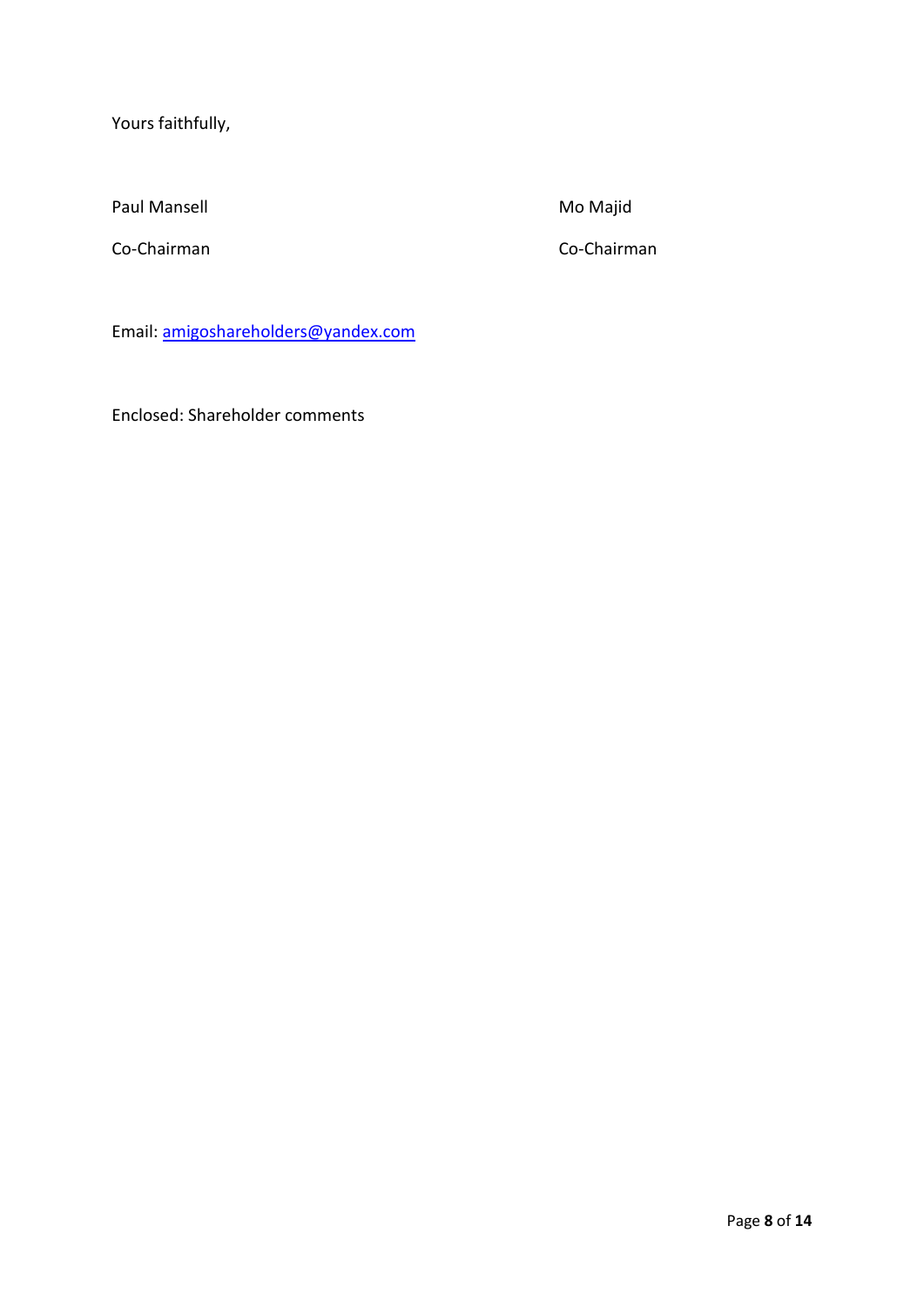# **SHAREHOLDER COMMENTS**

| <b>SURNAME</b> | <b>COUNTY</b>         | <b>SHAREHOLDER COMMENTS</b>                                                                                                                                                                                                                                                                                                                                                                                                                                                                                                                                                                                                                                                                                                                                                                                                                                                                                                                                                                                                                                                                                                                                                                                                                                                             |
|----------------|-----------------------|-----------------------------------------------------------------------------------------------------------------------------------------------------------------------------------------------------------------------------------------------------------------------------------------------------------------------------------------------------------------------------------------------------------------------------------------------------------------------------------------------------------------------------------------------------------------------------------------------------------------------------------------------------------------------------------------------------------------------------------------------------------------------------------------------------------------------------------------------------------------------------------------------------------------------------------------------------------------------------------------------------------------------------------------------------------------------------------------------------------------------------------------------------------------------------------------------------------------------------------------------------------------------------------------|
| *Confidential* | Oxfordshire           |                                                                                                                                                                                                                                                                                                                                                                                                                                                                                                                                                                                                                                                                                                                                                                                                                                                                                                                                                                                                                                                                                                                                                                                                                                                                                         |
| <b>Baldwin</b> | <b>Berkshire</b>      | Very frustrated about the FCA's position on this matter & their late change of<br>heart, feels very underhand.                                                                                                                                                                                                                                                                                                                                                                                                                                                                                                                                                                                                                                                                                                                                                                                                                                                                                                                                                                                                                                                                                                                                                                          |
| <b>Barlow</b>  | Kent                  |                                                                                                                                                                                                                                                                                                                                                                                                                                                                                                                                                                                                                                                                                                                                                                                                                                                                                                                                                                                                                                                                                                                                                                                                                                                                                         |
| <b>Biggins</b> | South Wales           |                                                                                                                                                                                                                                                                                                                                                                                                                                                                                                                                                                                                                                                                                                                                                                                                                                                                                                                                                                                                                                                                                                                                                                                                                                                                                         |
| Blackmore      | Dorset                | Amigo offer a valued and worthy product to a number of people that ordinarily<br>would have no access to finance.<br>I purchased shares after FCA announcement of intention not to oppose.<br>The FCA by virtue of office held non-public price sensitive information pertaining<br>to a regulated security. Their actions in effect (deliberately or recklessly)<br>manipulated the value of a company to better their case. This action falls well<br>below the action I would expect of any market participant, let alone the actions of<br>a responsible regulator. This is market abuse.<br>It seems the regulator has neglected their responsibility to part of the population<br>and disregarded the significant and real effects of the financial impact for private<br>investors who are equally entitled to enjoy the protection and security offered by a<br>responsible regulator.<br>The FCA also appears to have not taken into consideration of the broader long<br>term impact of their action on the cost and availability of access to finance for<br>subprime applicants. The FCA will have inadvertently contributed to credit<br>apartheid and pushed more consumers towards unregulated lending. Their actions<br>are incredibly irresponsible and short sighted. |
| <b>Bourne</b>  | Dorset                | I feel the FCA could have been more constructive working with Amigo leading into<br>the final SOA court appearance.<br>CMC process needs to be bypassed as Amigo can clearly offer a direct portal for<br>claimants with approval via the FCA.<br>Implementation of a more detailed process for lending must be established to<br>avoid further damage to this sector and a waste of resources. The FOS must surely<br>be exhausting in other areas with the volumes seen in this sector alone.<br>95% of creditors voting in favour of the SOA to be overruled I am still struggling<br>getting to grips with. If the FCA felt there was a better deal to be offered surely<br>they could have contacted Amigo instead of publically stating they would not<br>intervene if creditors passed the vote in court. I fully understand they reserved the<br>right to amend their opinion.<br>Amigo have a fresh BOD who I feel are honourable in their intentions. They have<br>been as open and clear about trying to put a solution together and resolve their<br>previous BOD mistakes.                                                                                                                                                                                                 |
| Castle         | Greater London        |                                                                                                                                                                                                                                                                                                                                                                                                                                                                                                                                                                                                                                                                                                                                                                                                                                                                                                                                                                                                                                                                                                                                                                                                                                                                                         |
| Clark          | Greater<br>Manchester |                                                                                                                                                                                                                                                                                                                                                                                                                                                                                                                                                                                                                                                                                                                                                                                                                                                                                                                                                                                                                                                                                                                                                                                                                                                                                         |
| Collier        | Hertfordshire         |                                                                                                                                                                                                                                                                                                                                                                                                                                                                                                                                                                                                                                                                                                                                                                                                                                                                                                                                                                                                                                                                                                                                                                                                                                                                                         |
| Cooper         | South Yorkshire       |                                                                                                                                                                                                                                                                                                                                                                                                                                                                                                                                                                                                                                                                                                                                                                                                                                                                                                                                                                                                                                                                                                                                                                                                                                                                                         |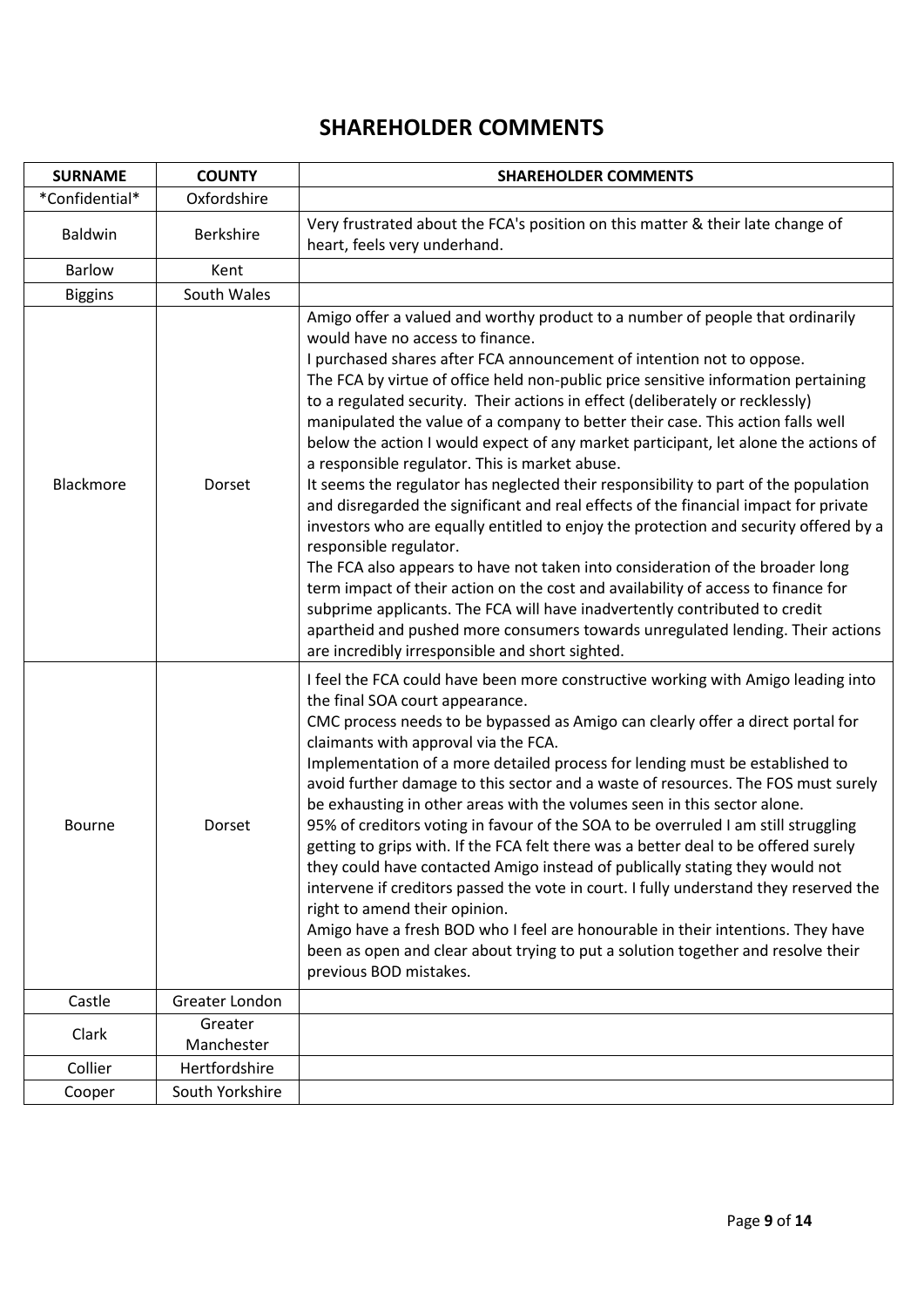| Cummins        | North Yorkshire | Disappointed that despite no material change being present, there was objection<br>that should have been raised prior to the vote if the FCA feel it was valid. SH's have<br>paid significantly since IPO and including those who have bought in the last 12<br>months between 10-30p, have not (And under SoA would not receive) dividends<br>and been used as leverage by the FCA for its mismanagement and abuse of power<br>as a regulatory body. Suggestions that Shareholders be wiped out is preposterous<br>and to further suggest the SoA had been judged to not be fair despite no criteria<br>been given as to what is considered fair, sets a dangerous precedent and goes<br>against the ethos, rationale and transparent requirement of a regulatory body.                                                                                                                                                                                                                                                                                                                                                                                                                                                                                                                                                                                                                                                                                                                                                                                                                                                                                                                                                                                                                                                                                                                                                                                                                                                                                                                                                                                                                                                                                                                                                                                                                                                                                            |
|----------------|-----------------|---------------------------------------------------------------------------------------------------------------------------------------------------------------------------------------------------------------------------------------------------------------------------------------------------------------------------------------------------------------------------------------------------------------------------------------------------------------------------------------------------------------------------------------------------------------------------------------------------------------------------------------------------------------------------------------------------------------------------------------------------------------------------------------------------------------------------------------------------------------------------------------------------------------------------------------------------------------------------------------------------------------------------------------------------------------------------------------------------------------------------------------------------------------------------------------------------------------------------------------------------------------------------------------------------------------------------------------------------------------------------------------------------------------------------------------------------------------------------------------------------------------------------------------------------------------------------------------------------------------------------------------------------------------------------------------------------------------------------------------------------------------------------------------------------------------------------------------------------------------------------------------------------------------------------------------------------------------------------------------------------------------------------------------------------------------------------------------------------------------------------------------------------------------------------------------------------------------------------------------------------------------------------------------------------------------------------------------------------------------------------------------------------------------------------------------------------------------------|
| Douglas-Bhanot | Isle of Wight   |                                                                                                                                                                                                                                                                                                                                                                                                                                                                                                                                                                                                                                                                                                                                                                                                                                                                                                                                                                                                                                                                                                                                                                                                                                                                                                                                                                                                                                                                                                                                                                                                                                                                                                                                                                                                                                                                                                                                                                                                                                                                                                                                                                                                                                                                                                                                                                                                                                                                     |
| Douglas-Bhanot | Isle of Wight   |                                                                                                                                                                                                                                                                                                                                                                                                                                                                                                                                                                                                                                                                                                                                                                                                                                                                                                                                                                                                                                                                                                                                                                                                                                                                                                                                                                                                                                                                                                                                                                                                                                                                                                                                                                                                                                                                                                                                                                                                                                                                                                                                                                                                                                                                                                                                                                                                                                                                     |
| Dury           | Somerset        |                                                                                                                                                                                                                                                                                                                                                                                                                                                                                                                                                                                                                                                                                                                                                                                                                                                                                                                                                                                                                                                                                                                                                                                                                                                                                                                                                                                                                                                                                                                                                                                                                                                                                                                                                                                                                                                                                                                                                                                                                                                                                                                                                                                                                                                                                                                                                                                                                                                                     |
| *Confidential* | Scotland        | Looking for fair treatment from the FCA of all stakeholders                                                                                                                                                                                                                                                                                                                                                                                                                                                                                                                                                                                                                                                                                                                                                                                                                                                                                                                                                                                                                                                                                                                                                                                                                                                                                                                                                                                                                                                                                                                                                                                                                                                                                                                                                                                                                                                                                                                                                                                                                                                                                                                                                                                                                                                                                                                                                                                                         |
| Endersby       | Surrey          | I would not have continued holding shares in this company, if the FCA opposed the<br>SOA in the first hearing. I only held because it was not opposed, achieved 95%<br>support for the scheme by the customers and the support from the FOS. I feel I<br>have been led down a path, all to inflate a share price to win an argument.                                                                                                                                                                                                                                                                                                                                                                                                                                                                                                                                                                                                                                                                                                                                                                                                                                                                                                                                                                                                                                                                                                                                                                                                                                                                                                                                                                                                                                                                                                                                                                                                                                                                                                                                                                                                                                                                                                                                                                                                                                                                                                                                |
| <b>TJF</b>     | Lancashire      | Amigo are not one and never have been one of the terrible "payday lenders"<br>which have been put out of business by the FCA. Amigo's lending practices<br>conformed with FCA guidance, however, the goalposts have been moved<br>retrospectively. In some cases the uncertainty created by the FCA has encouraged<br>Claims Management Companies to descend like vultures on worried borrowers,<br>and promote spurious claims in the knowledge that they will not be held to<br>account for their fraudulent activities. The FCA should be regulating these Claims<br>Management Companies and taking action against their Directors wherever fraud<br>is discovered.<br>Shareholders do not expect to be given preferential treatment, but we expect<br>shares to trade in an open, competitive, and fair market where the value of equity<br>investments can go up or down. Unfortunately, the FCA's actions have had an<br>overbearing effect on the market for Amigo's shares, and the market cannot be<br>described as open or competitive at the moment. 74% of shareholders are private<br>investors. It is these shareholders who have suffered the greatest financial loss as a<br>result of the FCA's unexpected intervention in the Court hearing.<br>Many shareholders would accept a reorganisation of the Scheme in which a<br>greater proportion of the Company's future profits was made available to<br>compensate borrowers on the condition that bogus claims are ruled out. The<br>difficulty is that bondholders are effectively preferential creditors, so money<br>cannot be directed away from their interests. A more imaginative approach is<br>required, and the FCA seem unwilling to participate in the development of a<br>solution.<br>My personal preference would be for Amigo to issue shares (at par) and hold them<br>in Trust for the benefit of the borrowers. This would dilute the value of the existing<br>shareholders' stake in Amigo, but all would benefit in the longer run if the<br>Company is made profitable and the share price rises. The Trust would sell the<br>shares in accordance with the wishes of an independent Trustee appointed to act<br>on behalf of the borrowers i.e. outside of the control of the Amigo Board. A date<br>would need to be determined after which the shares could be offered to the<br>market. Perhaps a date before the Amigo Directors' share option contracts<br>matured? |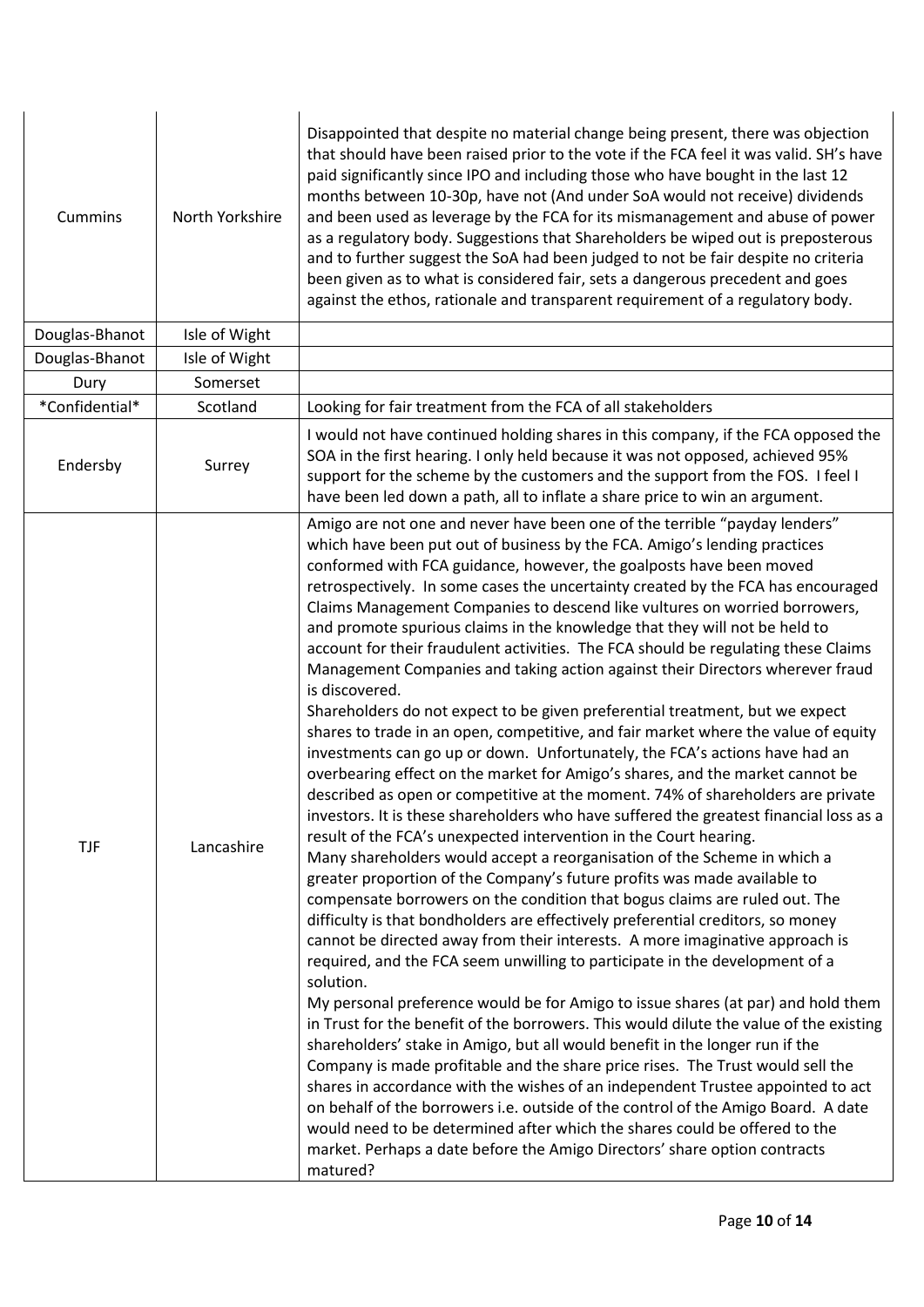| *Confidential*  | England                |                                                                                                                                                                                                                                                                                                                                                                                                                                                                                                                                                                                                                                                                                                                                                                                                                                                                                         |
|-----------------|------------------------|-----------------------------------------------------------------------------------------------------------------------------------------------------------------------------------------------------------------------------------------------------------------------------------------------------------------------------------------------------------------------------------------------------------------------------------------------------------------------------------------------------------------------------------------------------------------------------------------------------------------------------------------------------------------------------------------------------------------------------------------------------------------------------------------------------------------------------------------------------------------------------------------|
| *Confidential*  | Greater London         |                                                                                                                                                                                                                                                                                                                                                                                                                                                                                                                                                                                                                                                                                                                                                                                                                                                                                         |
| Fowles          | Lancashire             |                                                                                                                                                                                                                                                                                                                                                                                                                                                                                                                                                                                                                                                                                                                                                                                                                                                                                         |
| Franklin-Stokes | Oxfordshire            |                                                                                                                                                                                                                                                                                                                                                                                                                                                                                                                                                                                                                                                                                                                                                                                                                                                                                         |
| Gamble          | Antrim                 | I was misled by the FCA into investing in amigo after the FCA said they weren't<br>opposing the deal (but had the right to). for the FCA to destroy the deal a few<br>weeks before its inception for these reasons was pure petulance and a disgraceful<br>act from the FCA. The FCA supported the soa to a degree which increased the<br>share price, which would then support paying back creditors as investors were on<br>board. For the FCA to say they don't negotiate is disgraceful. How can a<br>satisfactory solution be found if the FCA don't negotiate? The FCA then stated<br>shareholders must pay, bond holders must pay and creditors must have<br>representation. Why didn't they negotiate what they wanted in the 1st place. If<br>creditors lose out due to Amigo entering administration then the FCA are<br>responsible and will be open to compensation claims. |
| Hamilton        | Orkney                 |                                                                                                                                                                                                                                                                                                                                                                                                                                                                                                                                                                                                                                                                                                                                                                                                                                                                                         |
| Hardy           | Hampshire              |                                                                                                                                                                                                                                                                                                                                                                                                                                                                                                                                                                                                                                                                                                                                                                                                                                                                                         |
| Harrod          | <b>West Midlands</b>   | I always believed that the FCA were working closely with the Amigo BOD ready to<br>resolve all issues at the previous court case to move the company forwards. Let's<br>hope the FCA act a bit more professionally regarding any future proposals from<br>Amigo. Still a great company with morals and ethics well above other similar<br>companies.                                                                                                                                                                                                                                                                                                                                                                                                                                                                                                                                    |
| Herbert         | Devon                  |                                                                                                                                                                                                                                                                                                                                                                                                                                                                                                                                                                                                                                                                                                                                                                                                                                                                                         |
| Herbert         | Devon                  |                                                                                                                                                                                                                                                                                                                                                                                                                                                                                                                                                                                                                                                                                                                                                                                                                                                                                         |
| Holland         | Unknown                |                                                                                                                                                                                                                                                                                                                                                                                                                                                                                                                                                                                                                                                                                                                                                                                                                                                                                         |
| Horner          | Surrey                 | Very disappointed with the FCA in general. In particular the way they went about<br>their dealings with Amigo and the SOA. However hindsight is a wonderful thing and<br>we are where we are so there is not much point in stating what I think they did<br>incorrectly, because they both (Amigo and FCA) did a lot wrong in my view.                                                                                                                                                                                                                                                                                                                                                                                                                                                                                                                                                  |
| Hosking         | Shropshire             |                                                                                                                                                                                                                                                                                                                                                                                                                                                                                                                                                                                                                                                                                                                                                                                                                                                                                         |
| Jones           | <b>West Midlands</b>   | The scheme was not perfect but was agreed by a significant margin by those<br>impacted. Many of the redress options mentioned by the judge were dependent<br>on the increased share price, which dropped sharply after the hearing, leaving<br>Amigo back at square one with limited options due to a significantly reduced share<br>price/ market value.                                                                                                                                                                                                                                                                                                                                                                                                                                                                                                                               |
| Jones           | <b>West Midlands</b>   |                                                                                                                                                                                                                                                                                                                                                                                                                                                                                                                                                                                                                                                                                                                                                                                                                                                                                         |
| Kyorsalif       | <b>Essex</b>           |                                                                                                                                                                                                                                                                                                                                                                                                                                                                                                                                                                                                                                                                                                                                                                                                                                                                                         |
| *Confidential*  | Leicestershire         |                                                                                                                                                                                                                                                                                                                                                                                                                                                                                                                                                                                                                                                                                                                                                                                                                                                                                         |
| *Confidential*  | Greater London         |                                                                                                                                                                                                                                                                                                                                                                                                                                                                                                                                                                                                                                                                                                                                                                                                                                                                                         |
| Longmuir        | <b>Greater Glasgow</b> |                                                                                                                                                                                                                                                                                                                                                                                                                                                                                                                                                                                                                                                                                                                                                                                                                                                                                         |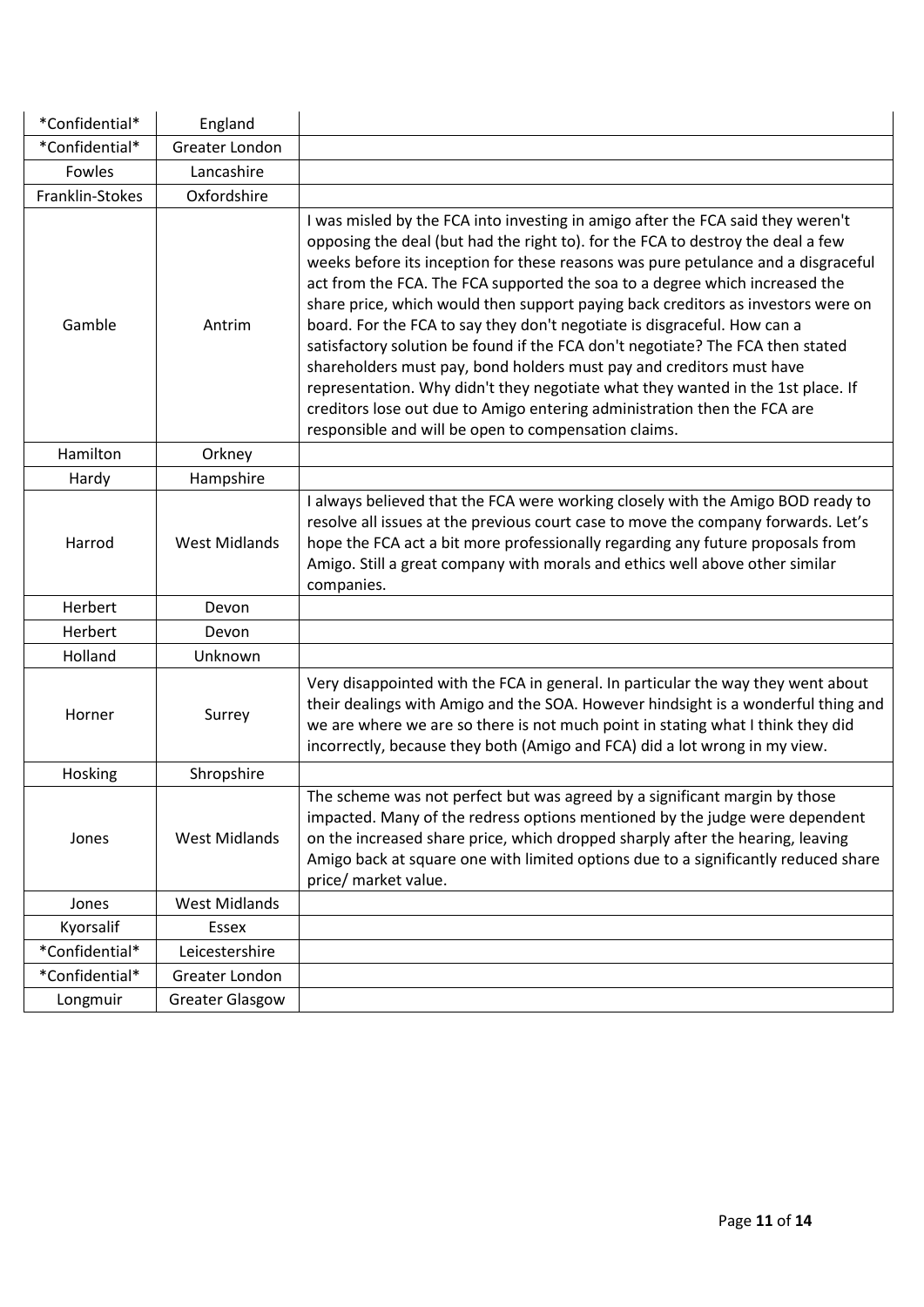| Majid     | Cambridgeshire       | It's not right for the UK's financial regulator to be so unprofessional in their<br>approach in dealing with the situation. There needs to be an independent inquiry<br>in this matter to determine the facts leading up to the current situation, which is<br>impacting the lives of around 1 million people including past / present customers,<br>guarantors, company employees and retail shareholders.<br>The conclusion is that the FCA spent months treating its review as its usual box<br>ticking exercise. Then at the last moment it suddenly decided to become<br>interventionist, wearing in particular its consumer protection hat and made the<br>following points in particular: customers unsophisticated, customers not<br>represented, poor turnout compared to number of customers affected, no<br>negotiation with creditors, no proper consultation with creditors and inadequacy<br>of explanatory statement.                                                                                                           |
|-----------|----------------------|------------------------------------------------------------------------------------------------------------------------------------------------------------------------------------------------------------------------------------------------------------------------------------------------------------------------------------------------------------------------------------------------------------------------------------------------------------------------------------------------------------------------------------------------------------------------------------------------------------------------------------------------------------------------------------------------------------------------------------------------------------------------------------------------------------------------------------------------------------------------------------------------------------------------------------------------------------------------------------------------------------------------------------------------|
| Mansell   | Oxfordshire          | As a long term shareholder, I am amazed at the lack of knowledge /<br>professionalism shown by the FCA, when taking the time to highlight that Amigo<br>was the biggest riser on the market with 272% increase for the period (March to<br>May 2021) when historically date is readily available & clearly shows that since<br>2019 the Amigo share price, has dramatically fallen from £2 down to 8p.<br>The comment :- 'wipe out existing shareholder and make the redress creditors the<br>shareholders' is ludicrous, the very mention of this in a court room would cause<br>major concern, panic selling and instability in the share price or future of any<br>company.<br>I believe the FCA run the risk of being sued if Amigo collapses. Given their role they<br>should be accountable to a high standard of professionalism, clarity, conciseness<br>and at a very minimum understanding the minute details of the situation and not<br>putting themselves in highly conflicted situations. To me they didn't show any of<br>this. |
| Manton    | <b>West Midlands</b> |                                                                                                                                                                                                                                                                                                                                                                                                                                                                                                                                                                                                                                                                                                                                                                                                                                                                                                                                                                                                                                                |
| Marwaha   | Greater London       |                                                                                                                                                                                                                                                                                                                                                                                                                                                                                                                                                                                                                                                                                                                                                                                                                                                                                                                                                                                                                                                |
| McBride   | Hertfordshire        | I bought my shares late last year as I believe Gary Jennison is an honourable<br>individual with a good track record and he was well placed to navigate the business<br>to a better place for the benefit of all stakeholders. I added to my position after<br>the FCA appeared to be willing to let the scheme succeed. At this point the<br>investment seemed less risky but the FCA subsequently turned that assumption<br>upside down. I believe their late interventions was cavalier at best and negligent<br>at worst. They're in serious danger of creating a lose position. I urge them to enter<br>urgent constructive discussions with Amigo to resolve the current impasse which<br>will be damaging for all parties.                                                                                                                                                                                                                                                                                                              |
| McVann    | Nottinghamshire      |                                                                                                                                                                                                                                                                                                                                                                                                                                                                                                                                                                                                                                                                                                                                                                                                                                                                                                                                                                                                                                                |
| Meakin    | Essex                |                                                                                                                                                                                                                                                                                                                                                                                                                                                                                                                                                                                                                                                                                                                                                                                                                                                                                                                                                                                                                                                |
| Murday    | Lancashire           |                                                                                                                                                                                                                                                                                                                                                                                                                                                                                                                                                                                                                                                                                                                                                                                                                                                                                                                                                                                                                                                |
| Neville   | Dorset               |                                                                                                                                                                                                                                                                                                                                                                                                                                                                                                                                                                                                                                                                                                                                                                                                                                                                                                                                                                                                                                                |
| Perry     | Hampshire            |                                                                                                                                                                                                                                                                                                                                                                                                                                                                                                                                                                                                                                                                                                                                                                                                                                                                                                                                                                                                                                                |
| Pierce    | Chestershire         |                                                                                                                                                                                                                                                                                                                                                                                                                                                                                                                                                                                                                                                                                                                                                                                                                                                                                                                                                                                                                                                |
| Pritchard | Buckinghamshire      |                                                                                                                                                                                                                                                                                                                                                                                                                                                                                                                                                                                                                                                                                                                                                                                                                                                                                                                                                                                                                                                |
| Quentin   | Greater London       |                                                                                                                                                                                                                                                                                                                                                                                                                                                                                                                                                                                                                                                                                                                                                                                                                                                                                                                                                                                                                                                |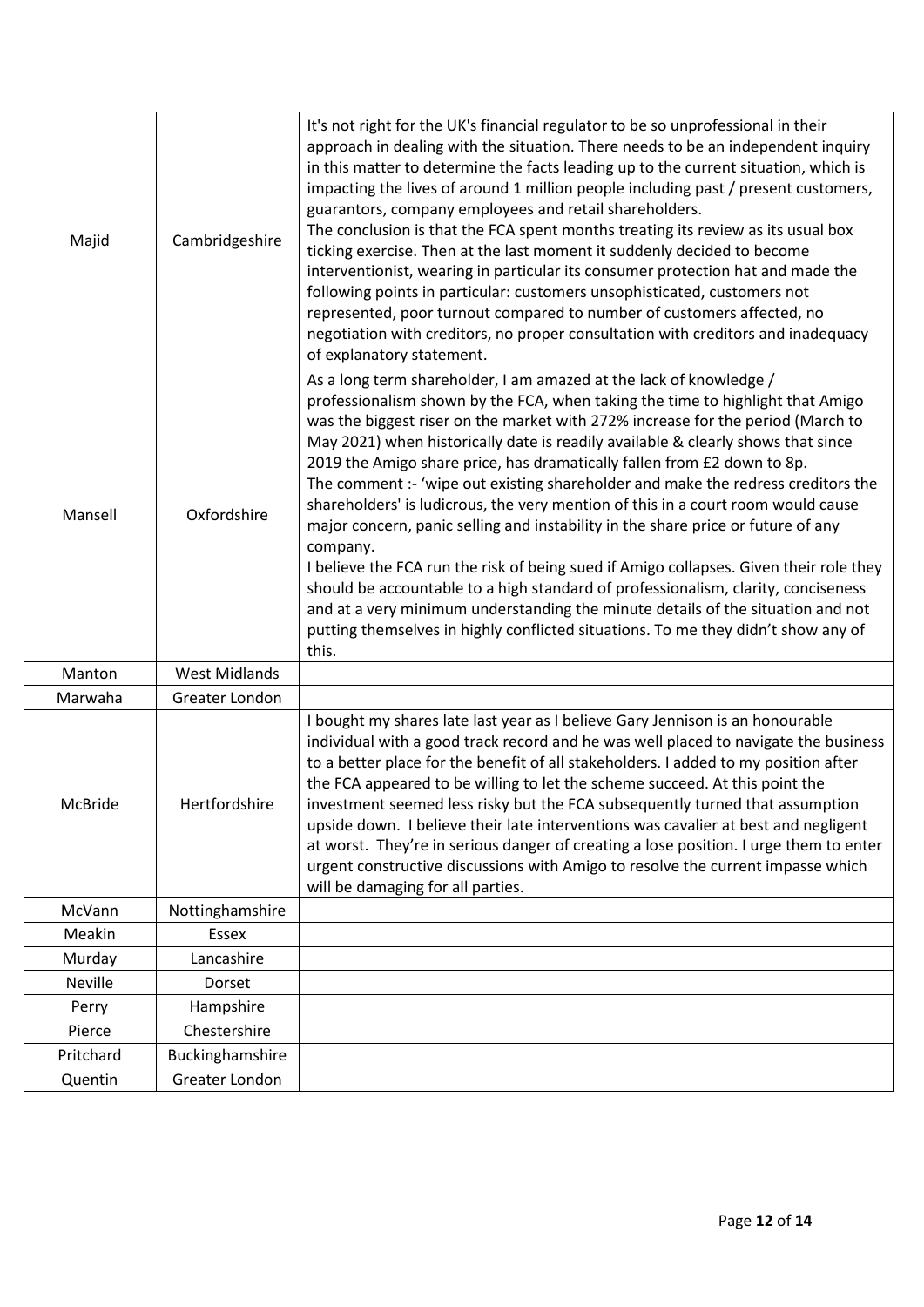| Rafiq        | Cambridgeshire       | I have concerns about the FCA's behaviour towards Amigo Loans and its recent U-<br>turn in the court case. As a shareholder I chose to purchase shares in Amigo<br>specifically after the FCA said it would not object in court. Please see the article<br>below:<br>https://www.thetimes.co.uk/article/watchdog-will-not-block-cap-on-amigo-<br>payouts-hpc02fp9k<br>I accept the right to change your stance is enshrined, but this is only supposed to<br>be used in court in the case of a material change of circumstances since the<br>original decision not to formally object was made, which wasn't the situation here.                                                                                                                                                                                                                                                                                                                                                                                                                                                                                                                                                                                                                                                                                                                                                                                                                                                               |
|--------------|----------------------|------------------------------------------------------------------------------------------------------------------------------------------------------------------------------------------------------------------------------------------------------------------------------------------------------------------------------------------------------------------------------------------------------------------------------------------------------------------------------------------------------------------------------------------------------------------------------------------------------------------------------------------------------------------------------------------------------------------------------------------------------------------------------------------------------------------------------------------------------------------------------------------------------------------------------------------------------------------------------------------------------------------------------------------------------------------------------------------------------------------------------------------------------------------------------------------------------------------------------------------------------------------------------------------------------------------------------------------------------------------------------------------------------------------------------------------------------------------------------------------------|
| Rees         | <b>Bristol</b>       | Most of my shares were purchased after the FCA said they would not oppose the<br>scheme. I therefore believed that investing in Amigo would help deliver redress to<br>those mis-sold particularly if a future rights issue is needed to capitalize the<br>business to return it to the profitability needed to meet the level of claims. It<br>appears to me that the FCA have manipulated the share price through its initial<br>non-objection for the benefit of its creditors so that it could oppose the deal as<br>unfair based on a market cap increase it directly influenced. If the increase in<br>market cap is the only new development that caused it to change tack after the<br>initial non-objection then this is self-serving and unfair.                                                                                                                                                                                                                                                                                                                                                                                                                                                                                                                                                                                                                                                                                                                                     |
| Roberts      | County Durham        |                                                                                                                                                                                                                                                                                                                                                                                                                                                                                                                                                                                                                                                                                                                                                                                                                                                                                                                                                                                                                                                                                                                                                                                                                                                                                                                                                                                                                                                                                                |
| Rogers       | Nottinghamshire      |                                                                                                                                                                                                                                                                                                                                                                                                                                                                                                                                                                                                                                                                                                                                                                                                                                                                                                                                                                                                                                                                                                                                                                                                                                                                                                                                                                                                                                                                                                |
| Rose         | Hampshire            |                                                                                                                                                                                                                                                                                                                                                                                                                                                                                                                                                                                                                                                                                                                                                                                                                                                                                                                                                                                                                                                                                                                                                                                                                                                                                                                                                                                                                                                                                                |
| Rowley-Conwy | West Yorkshire       |                                                                                                                                                                                                                                                                                                                                                                                                                                                                                                                                                                                                                                                                                                                                                                                                                                                                                                                                                                                                                                                                                                                                                                                                                                                                                                                                                                                                                                                                                                |
| Sahunta      | Nottinghamshire      | The Scheme of Arrangement was a fair one and provided redress, which was<br>overwhelmingly supported by a number of customers, (individuals &<br>organisations) which the FCA had previously indicated they did would not object;<br>however, they reserved the right to change their mind.<br>To the best of my knowledge, the SOA was not altered in any way, yet the FCA<br>informed they would object in the 2nd court hearing, which is totally<br>unprofessional and there could be only be 1 primary objective of vindictiveness,<br>which was to "Wipe out Shareholders", many who are hardworking professionals<br>who have invested resources<br>If the SOA was not seen to be fair to Customers, the FCA should not have allowed it<br>to proceed to the Second Hearing before objecting, this can only be seen as<br>Market Manipulation and posturing move to satisfying their own stakeholders<br>rather than Customers of Amigo.<br>Ironically the FCA role as a regulator is to protect customers in financial services<br>issues, yet if the SOA had passed which Judge Norris permitted to be put to<br>customers, would have received some form of compensation. Within the current<br>situation, it is quite possible customers of Amigo will get no redress if another SOA<br>is not forwarded by Amigo or decides that insolvency is the only way forward.<br>I urge the FCA to reach a workplace solution with Amigo, so all can benefit from<br>the services of Amigo. |
| Saleh        | England              |                                                                                                                                                                                                                                                                                                                                                                                                                                                                                                                                                                                                                                                                                                                                                                                                                                                                                                                                                                                                                                                                                                                                                                                                                                                                                                                                                                                                                                                                                                |
| Sims         | Hampshire            |                                                                                                                                                                                                                                                                                                                                                                                                                                                                                                                                                                                                                                                                                                                                                                                                                                                                                                                                                                                                                                                                                                                                                                                                                                                                                                                                                                                                                                                                                                |
| Singer       | Hertfordshire        | I have been gobsmacked by the actions of the FCA and their pendulum views and<br>activity regarding AMIGO that has caused serious market volatility and uncertainty<br>for both shareholders and customers of AMIGO Loans alike.                                                                                                                                                                                                                                                                                                                                                                                                                                                                                                                                                                                                                                                                                                                                                                                                                                                                                                                                                                                                                                                                                                                                                                                                                                                               |
| Singh        | <b>West Midlands</b> |                                                                                                                                                                                                                                                                                                                                                                                                                                                                                                                                                                                                                                                                                                                                                                                                                                                                                                                                                                                                                                                                                                                                                                                                                                                                                                                                                                                                                                                                                                |